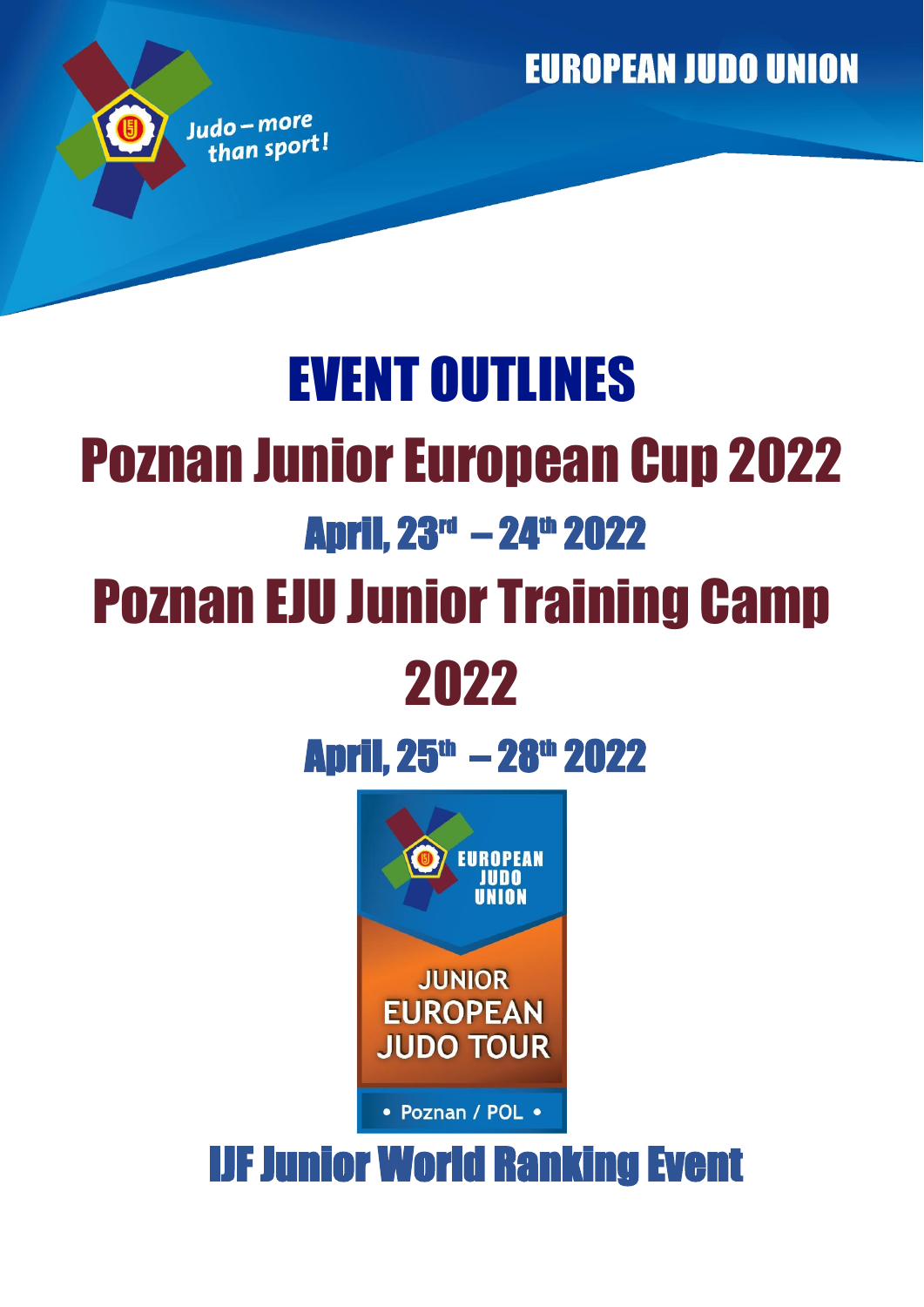

## **1. Organizer**

**Polish Judo Association Address:** Macedonska 14, 02-761 Warsaw **Email:** pzjudo@pzjudo.pl **Phone: 00**48530546520

#### **Emergency Contact:**

General matters: Ms. Patrycja Graczykowska +48530531971; registration@pzjudo.pl Accommodation: Ms. Patrycja Graczykowska; +48530531971; registration@pzjudo.pl Transport: Ms. Karolina Lebioda; +48530546520; registration@pzjudo.pl Covid manager: <br>
Dr. Radosław Górski; medycyna@pzjudo.pl

## **2. Regulations to minimize COVID-19 related risks**

**Anyone not complying with the conditions of participation described in these outlines will not be eligible to take part in the event and will be subject to disciplinary action.**

The fundamental principle throughout all EJU events during the Covid-19 era is to protect and be protected by wearing a mask, sanitising, distancing and respecting the recommendations of the IJF protocol. All participants have the mutual responsibility to protect one-another.

Each National Federation delegation participant (athlete, coach, team official, physiotherapist, doctor, President etc.) must have read and understood the latest version of the Protocol for resuming IJF events during the Covid-19 pandemic which can be found here: covid.ijf.org.

#### **PLEASE NOTE:**

**Each National Federation taking part must nominate a Covid-19 Manager who is fluent in English.**

**There can only be ONE (1) COVID-19 MANAGER PER FEDERATION!**

#### **Before Travelling**

1. Check if you need a visa, and if yes - request it from the organiser. Please send a good quality passport copy (PDF) and filled

in Visa Application form to the email: Patrycja Graczykowska: registration@pzjudo.pl. Please, see visa form uploaded.

2. Book accommodation and send a detailed rooming list. Last minute changes can be accommodated whilst the delegation waits in the bus or outside the hotel.

3. Present on arrival:

If you are FULLY vaccinated or recovered from Covid-19 disease in last 6 months before event:

1 PCR test which is not older than 72 hours before entering the bubble and vaccination certificate or recovery certificate If you are not vaccinated:

two (2) Covid-19 negative individual medical certificates done maximum eight (8) days before entering the bubble and taken at least (minimum) 48 hours apart (can be more than 48 hours).

Please make sure that all documents have also has an English version.

To maintain the required safety level at the EJU events, the following variants of vaccination are recognised as complete vaccination and the bearers as "fully vaccinated" within the validity period. In case the validity expires during an event, the status is upheld until the last day of the event.

All vaccination types are accepted, not only EMA or WHO approved products to take part in the competition.

| Type of protection                                                 | Minimum time elapsed                       | Maximum time elapsed                        |
|--------------------------------------------------------------------|--------------------------------------------|---------------------------------------------|
| 1 dose of and 1 dose vaccines (Janssen,<br>Sputnik Lite, or other) | Minimum 28 days from receiving the<br>dose | Maximum 6 months from receiving<br>the dose |
| 2 doses of any 2 dose vaccines                                     | Minimum 14 days from the 2nd dose          | Maximum 6 months from the 2nd<br>dose       |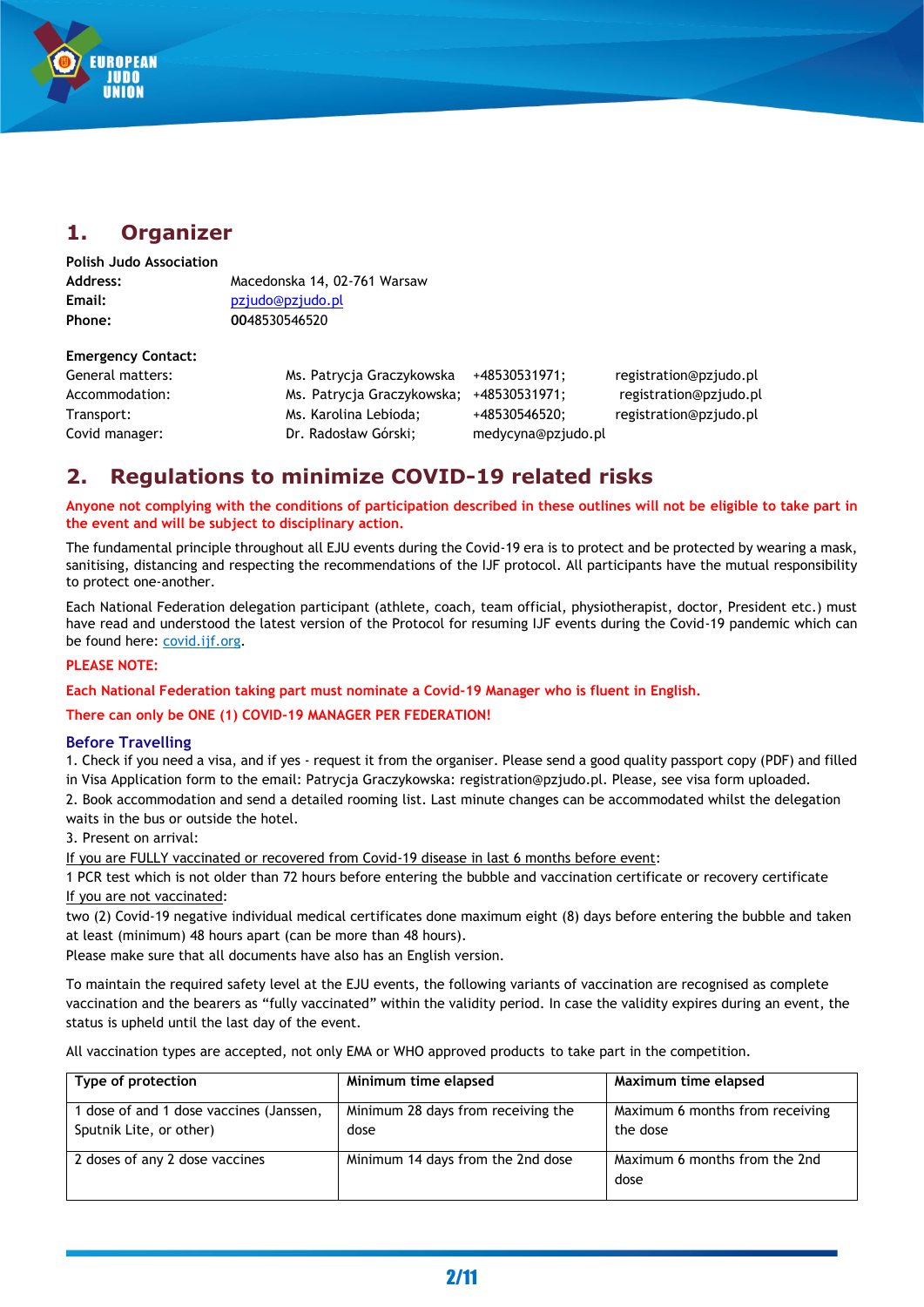

| Booster doses: 3rd or additional dose | Minimum 7 days from the last dose     | To be determined by the WHO,    |
|---------------------------------------|---------------------------------------|---------------------------------|
| (2nd dose after a 1 dose vaccine)     |                                       | currently no end of validity    |
| Recovery from infection and 1 dose    | Minimum 14 days from receiving the    | Maximum 6 months from receiving |
|                                       | dose                                  | the dose                        |
| 1 dose and recovery from infection    | Minimum 11 days from the positive PCR | Maximum 6 months from the       |
|                                       | test                                  | positive PCR test               |
| Recovery from infection               | Minimum 11 days from the positive PCR | Maximum 6 months from the       |
|                                       | test                                  | positive PCR test               |

**Minors (under 18) are considered fully vaccinated after completing the first series of vaccination with no end of validity until further decision**.

During the period when the tests are done you should stay isolated and limit contact with other people as much as possible. If you experience any kind of symptoms do not start to travel (even with two negative PCR tests).).

4. Present upon arrival IJF Liability Release Waiver which is uploaded to my.ijf.org once and is valid through the whole year 2022. The document can be found under the link: https://www.ijf.org/covid19/2663 and on EJU homepage for every event. 5. **PCR tests, Vaccination Certificate/Recovery Certificate, Liability Release Waiver must be uploaded to the platform my.ijf.org by NF administrator well in advance BEFORE TEAM ARRIVAL.**

#### **Entering Poland**

The following must be brought/at hand for border control:

1. Passport, ID, and applicable visas, as required.

- All regular border-crossing regulations must be followed regarding the validity of passports and visas, as applicable for each respective country
- Border control officers will check documents (passports or other documents that contain similar information)

All information regarding entering the county can be found here: schengen: [https://www.gov.pl/web/koronawirus/przyjazd](https://www.gov.pl/web/koronawirus/przyjazd-do-polski-ze-strefy-schengen)[do-polski-ze-strefy-schengen](https://www.gov.pl/web/koronawirus/przyjazd-do-polski-ze-strefy-schengen)

non schengen: https://www.gov.pl/web/koronawirus/przyjazd-do-polski-spoza-strefy-schengen

#### **Entering a bubble**

The event venues (hotels, sport hall, training hall etc.) will be classified as bubbles and to reduce risk a "bubble to bubble" concept will be used. People are NOT allowed to leave their bubble as contamination could occur endangering the safety of the event and the health of the participants.

1. One (1) PCR test per participant will be performed immediately upon arrival. The test will be held in Hotel Novotel Malta Poznan. Until test results are obtained, all participants must remain in their hotel rooms, where water and any paid meals will be ensured until the receipt of the test results.

**Important: Athletes competing on Saturday MUST arrive on Thursday before 16:00.**

**Athletes competing on Sunday MUST arrive on Friday before 16:00!**

**Due to testing logistics NO EXCEPTIONS are possible.**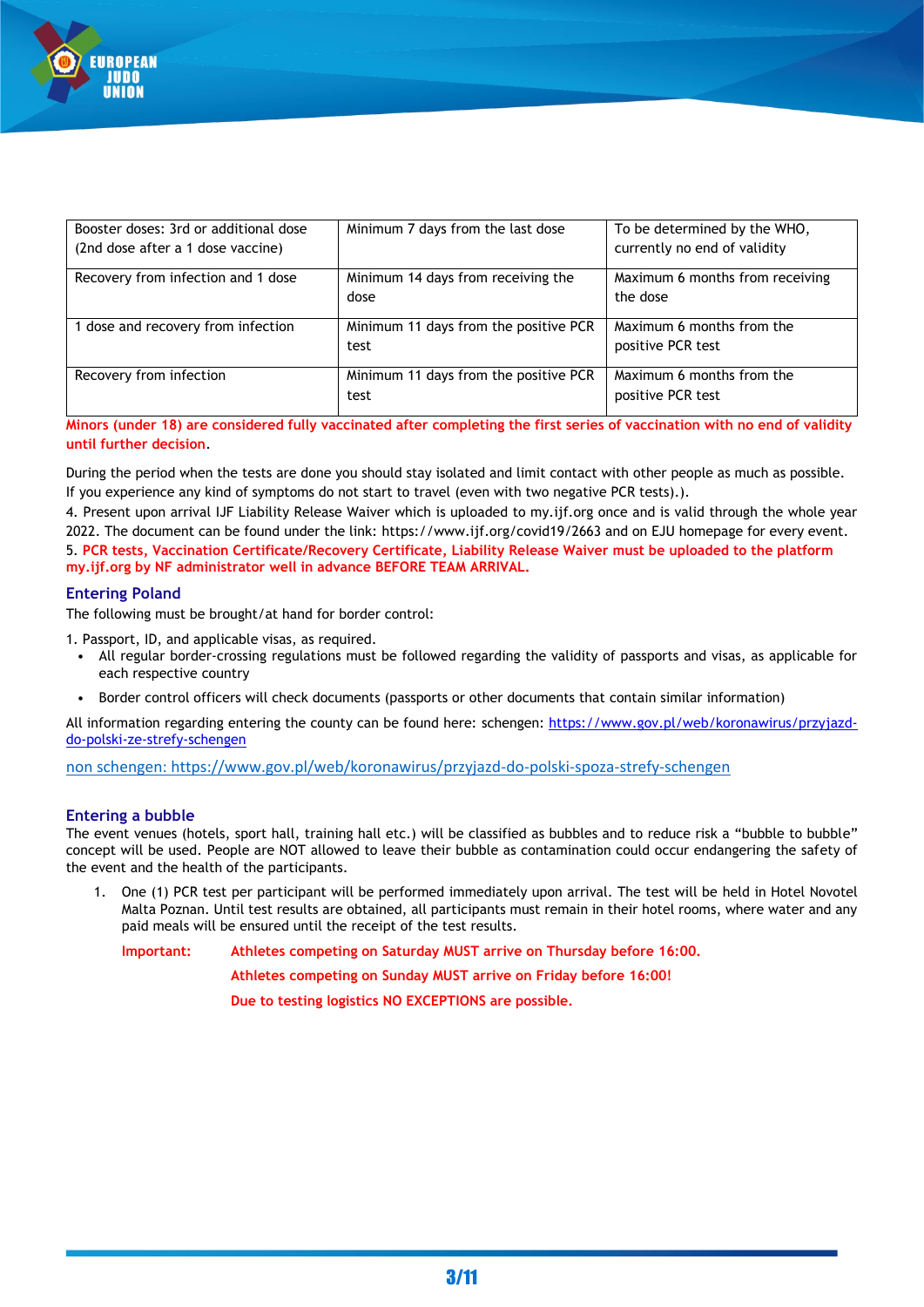

|                | Thursday                                                                                                                  |                                    |                        |                                         | Friday |                                            |                                  |                                          | Saturday                  |                              |                                         | Sunday               |                | Monday                   |  |  |  |  |
|----------------|---------------------------------------------------------------------------------------------------------------------------|------------------------------------|------------------------|-----------------------------------------|--------|--------------------------------------------|----------------------------------|------------------------------------------|---------------------------|------------------------------|-----------------------------------------|----------------------|----------------|--------------------------|--|--|--|--|
| 07:30          |                                                                                                                           |                                    |                        |                                         |        |                                            |                                  |                                          |                           |                              |                                         |                      |                |                          |  |  |  |  |
| 08:00          |                                                                                                                           |                                    |                        |                                         |        |                                            |                                  |                                          |                           | Ref. Meet                    |                                         |                      |                |                          |  |  |  |  |
| 08:30          |                                                                                                                           |                                    |                        |                                         |        |                                            |                                  |                                          |                           |                              |                                         |                      |                |                          |  |  |  |  |
| 09:00          |                                                                                                                           |                                    |                        |                                         |        |                                            |                                  |                                          |                           |                              |                                         |                      |                |                          |  |  |  |  |
| 09:30          |                                                                                                                           |                                    |                        |                                         |        |                                            |                                  | test                                     |                           |                              | test                                    |                      |                |                          |  |  |  |  |
| 10:00          |                                                                                                                           |                                    |                        | Delivery results<br>tests Thursday      |        |                                            | Delivery results<br>tests Friday | PCR Exit-                                |                           |                              | PCR Exit-                               |                      |                |                          |  |  |  |  |
| 10:30          |                                                                                                                           |                                    |                        |                                         |        |                                            |                                  |                                          |                           |                              |                                         |                      | Athletes Day 1 |                          |  |  |  |  |
| 11:00          |                                                                                                                           |                                    |                        |                                         |        |                                            |                                  |                                          |                           |                              |                                         |                      |                |                          |  |  |  |  |
| 11:30<br>12:00 |                                                                                                                           |                                    |                        |                                         |        |                                            |                                  |                                          |                           |                              |                                         |                      |                |                          |  |  |  |  |
| 12:30          |                                                                                                                           |                                    |                        |                                         |        |                                            |                                  |                                          |                           |                              |                                         |                      |                |                          |  |  |  |  |
| 13:00          |                                                                                                                           |                                    |                        |                                         |        |                                            |                                  |                                          |                           |                              |                                         |                      |                |                          |  |  |  |  |
| 13:30          |                                                                                                                           |                                    |                        |                                         |        | Training (Athletes Day 1)<br>Accreditation |                                  |                                          |                           |                              |                                         |                      |                |                          |  |  |  |  |
| 14:00          | Arrival Covid-19 Manager<br>& Atheltes Day 1                                                                              |                                    | Arrival Athletes Day 2 |                                         |        |                                            |                                  |                                          | Training (Athletes Day 2) | Competition<br>$\overline{}$ |                                         | Competition<br>Day 2 | Departure      | Departure Athletes Day 2 |  |  |  |  |
| 14:30          |                                                                                                                           | hotel                              |                        | for PCR test                            |        |                                            |                                  |                                          |                           | Day                          |                                         |                      |                |                          |  |  |  |  |
| 15:00          |                                                                                                                           | test                               |                        |                                         |        |                                            |                                  |                                          |                           |                              |                                         |                      |                |                          |  |  |  |  |
| 15:30          |                                                                                                                           | result<br><b>PCR</b>               |                        |                                         |        |                                            |                                  |                                          |                           |                              |                                         |                      |                |                          |  |  |  |  |
| 16:00          |                                                                                                                           |                                    |                        | for the result                          |        |                                            |                                  |                                          |                           |                              |                                         |                      |                |                          |  |  |  |  |
| 16:30          |                                                                                                                           | for                                |                        | taking                                  |        |                                            |                                  |                                          |                           |                              |                                         |                      |                |                          |  |  |  |  |
| 17:00          |                                                                                                                           | taking                             |                        |                                         |        |                                            |                                  |                                          |                           |                              |                                         |                      |                |                          |  |  |  |  |
| 17:30          |                                                                                                                           |                                    |                        |                                         |        |                                            |                                  |                                          |                           |                              |                                         |                      |                |                          |  |  |  |  |
| 18:00          |                                                                                                                           | room for the                       |                        | Sample                                  |        |                                            |                                  |                                          |                           |                              |                                         |                      |                |                          |  |  |  |  |
| 18:30          |                                                                                                                           | persons must wait in the<br>Sample |                        | All persons must wait in the hotel room |        | Weigh-in                                   |                                  | Exit tests<br><b>Delivery</b><br>results | Weigh-in                  |                              | Departure<br><b>Delivery</b><br>results |                      |                |                          |  |  |  |  |
| 19:00          |                                                                                                                           | All j                              |                        |                                         |        | Day 1                                      |                                  |                                          | Day 2                     |                              |                                         |                      |                |                          |  |  |  |  |
| 19:30          |                                                                                                                           |                                    |                        |                                         |        |                                            |                                  |                                          |                           |                              |                                         |                      |                |                          |  |  |  |  |
| 20:00          |                                                                                                                           |                                    |                        |                                         |        | <b>Draw</b>                                |                                  |                                          |                           |                              |                                         |                      |                |                          |  |  |  |  |
| 20:30          |                                                                                                                           |                                    |                        |                                         |        |                                            |                                  |                                          |                           |                              |                                         |                      |                |                          |  |  |  |  |
| 21:00          |                                                                                                                           |                                    |                        |                                         |        |                                            |                                  |                                          |                           |                              |                                         |                      |                |                          |  |  |  |  |
|                |                                                                                                                           |                                    |                        |                                         |        |                                            |                                  |                                          |                           |                              |                                         |                      |                |                          |  |  |  |  |
|                | Testing: Sample taking 14:00 - 17:00 --> result by 8 am next day, Sample taking 17:00 - 20:00 --> result by 1 pm next day |                                    |                        |                                         |        |                                            |                                  |                                          |                           |                              |                                         |                      |                |                          |  |  |  |  |

**Sport hall**: access only for athletes competing that day (access for warm-up partner can be granted upon request in case of special circumstances) **Entries & registration**: No entries by clubs can be accepted - every participating Federation must have a Covid-19 Manager handling all entries and bookings!

- 2. Cost per test is 100  $\epsilon$  Euro, which has to be paid by the participating federation prior the arrival.
- 3. If any other conditions and requirements will arise till the start of the event they will be informed additionally.

#### **Throughout your stay**

1. Wash/sanitise your hands regularly, especially if you have had contact with a person or an object. Competitors should wash and disinfect their hands and feet regularly, especially before the warm-up and the contest.

2. No handshake - greet each other with a bow.

3. Wear a mask at all times (change it at least twice a day). Exceptions: masks are not obligatory on the Field of Play tatami, on the warm-up tatami whilst warming up or on the training tatami whilst training. Masks may be removed while eating in dining areas.

4. Maintain 1.5 m distance at all times, except for competitors during training, their contests and during warming up with ONE PARTNER.

5. Submit yourselves to contactless temperature measurement by the organiser on arrival at the point of entry in the country, at accommodation premises, throughout the competition venue and at any official venue of the event, to be accepted by all accredited population.

Anyone registering a high temperature will be asked to remain outside and their Delegation COVID-19 Manager, the LOC COVID-19 Manager and the EJU COVID-19 Manager will be contacted. An opportunity to recheck their temperature will be given, if it is still high a final decision will be made by the LOC COVID-19 Manager and the EJU COVID-19 Manager.

#### **In case of positive result**

In case of a positive test result we will follow the Polish Government/National Public Health Authorities Quarantine period: TBC

Quarantine hotel: the same hotel as the competition

Anyone with a positive test MUST stay in the quarantine hotel provided by the organiser. The cost must be paid by the National **Federation**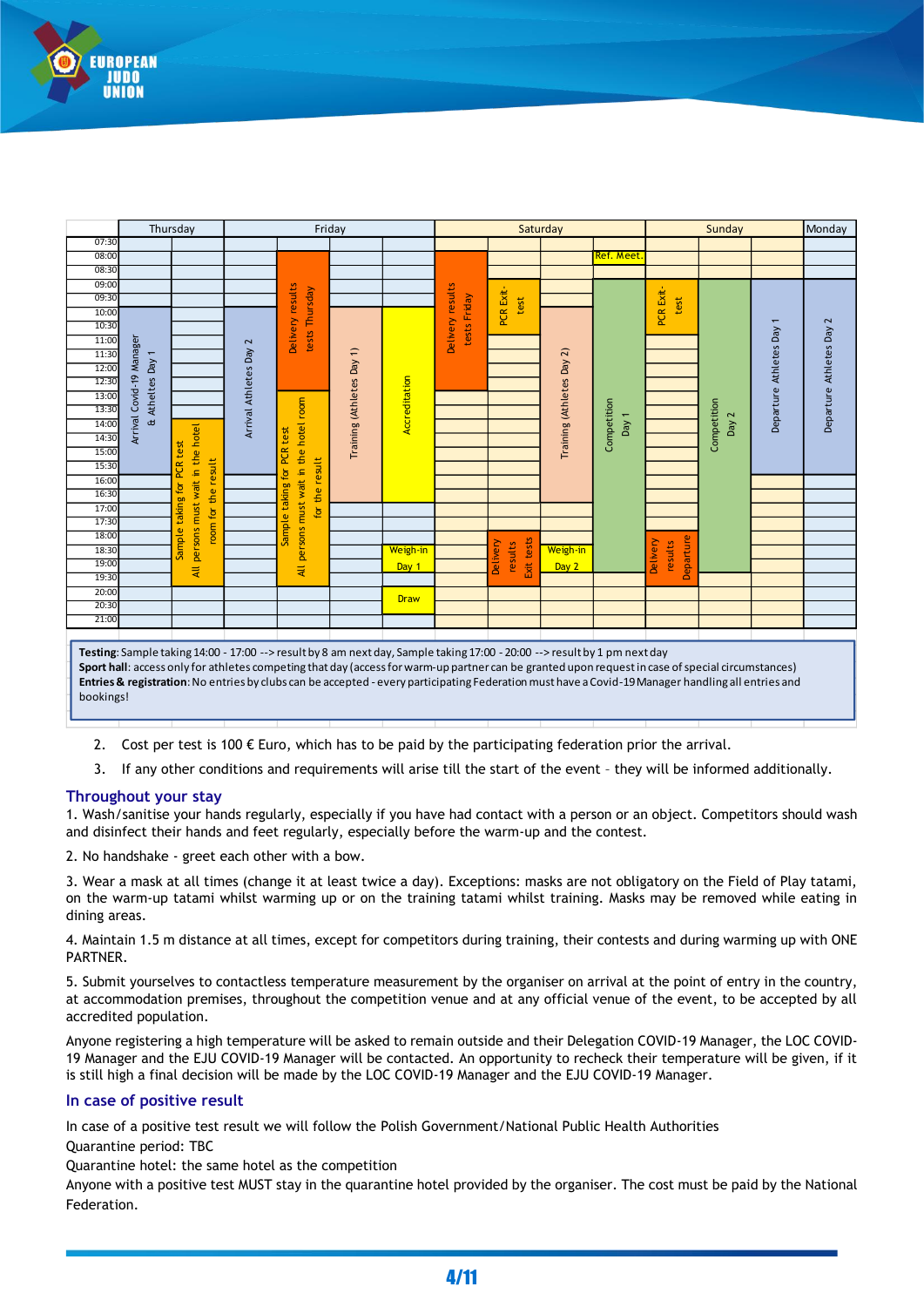

Close contacts will also be traced and may be isolated/quarantined depending on the LOC National Public Health Authorities of Poland procedure. Please note their definition of close contact may differ from that described in the IJF protocol.

#### **Insurance**

It is the responsibility of the National Federation to ensure that in addition to their normal insurance they have sufficient insurance in place to cover any COVID-19-related costs. The organiser of the event and the EJU accept no liability for any claims relating to cancellation of the event due to COVID-19 or medical costs for any COVID-19 related illness that may affect a National Federation delegation member during the event.

#### **Symptoms after arrival**

Anyone who experiences symptoms after arrival must immediately contact their Team COVID-19 Manager Local Covid Manager: Dr. Radosław Górski; medycyna@pzjudo.pl.

#### **Exit tests**

Exit tests may be booked with the organiser, if required. Where to book: Before to the arrival by the email registration@pzjudo.pl Price: PCR - 100€; antigen - 50€.

#### **3. Competition Place**

Sports Hall UAM (Uniwersytetu im. Adama Mickiewicza) Address: Zagajnikowa 9, 60-995 Poznań; swfis.amu.edu.pl

#### **4. Age**

15 to 20 years old (Born 2002 - 2007)

#### **5. Participation**

This Junior European Judo Cup is open for all EJU/IJF Member Federations. **There is no limit** in the number of athletes for each weight category for every federation. The competitors must be of the same nationality as the National Federation, which enters them.

#### **6. Categories & Duration**

Male: -60kg, -66kg, -73kg, -81kg, -90kg, -100kg, +100kg Female: -48kg, -52kg, -57kg, -63kg, -70kg, -78kg, +78kg Duration: 4 minutes Golden Score: No time limit

#### **7. Deadlines**

| <b>JUDOBASE Registration:</b> | Friday, 15th April 2022             |
|-------------------------------|-------------------------------------|
| Rooming List:                 | Monday, 11th April 2022             |
| Travel details:               | Monday, 11th April 2022             |
| Hotel Payment:                | Monday, 11 <sup>th</sup> April 2022 |
| Hotel Reservation:            | Monday, 11th April 2022             |
| Visa Application:             | Monday, 11 <sup>th</sup> April 2022 |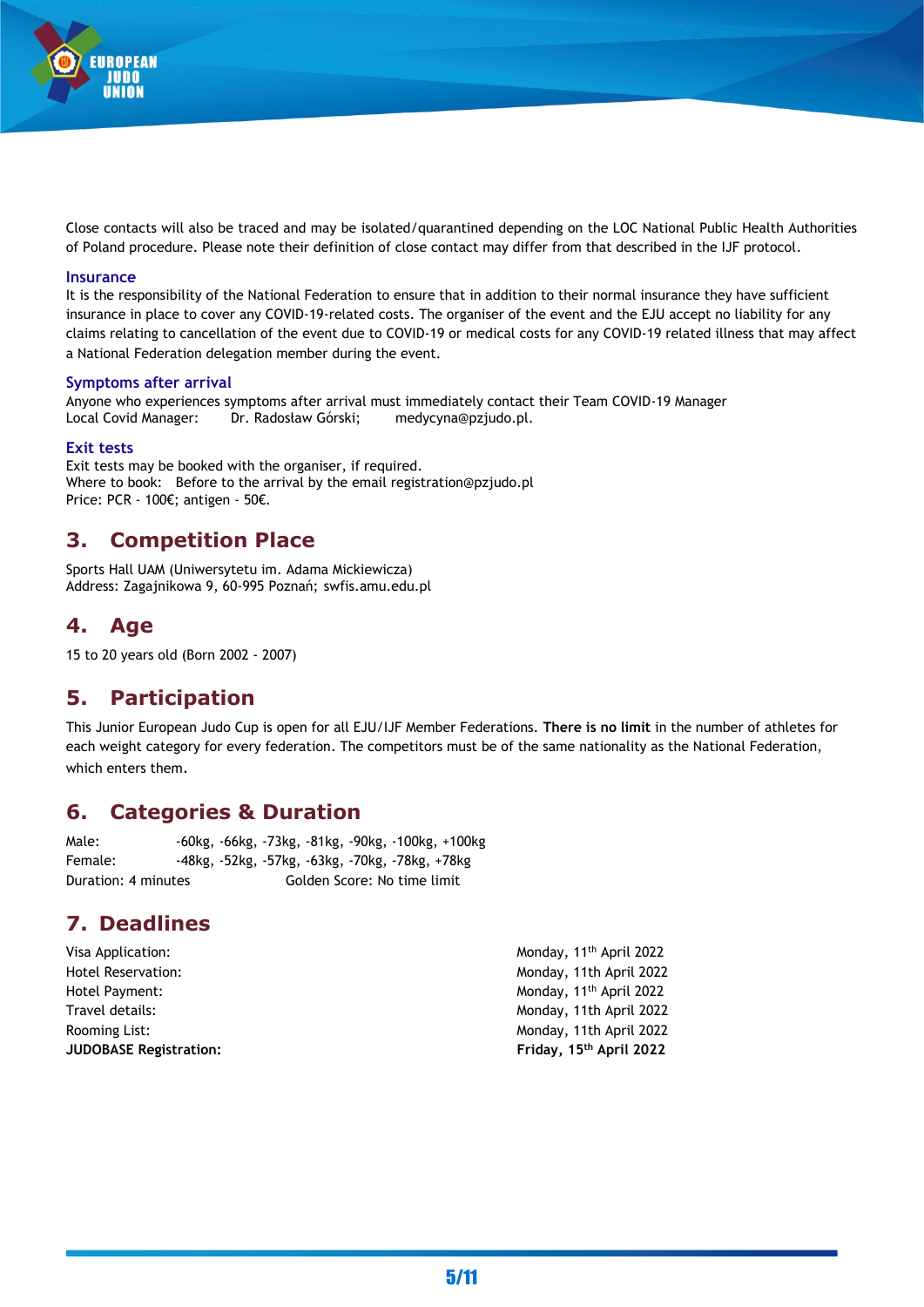

## **8. Program**

Attention: The schedule may be modified according to total number of entries and circumstances of competition.

| Thursday, April 21st 2022                                                             |                                                                           |                            |  |  |
|---------------------------------------------------------------------------------------|---------------------------------------------------------------------------|----------------------------|--|--|
| Not later than 16:00                                                                  | Arrival of Covid Managers and athletes competing on Saturday              | <b>Official Hotels</b>     |  |  |
| $12:00 - 20:00$                                                                       | PCR testing                                                               | Hotel Novotel Malta Poznan |  |  |
| Friday, April 22 <sup>nd</sup> 2022                                                   |                                                                           |                            |  |  |
| Not later than 16:00                                                                  | Arrival of athletes competing on Sunday                                   | <b>Official Hotels</b>     |  |  |
| $10:00 - 17:00$                                                                       | Accreditation                                                             | Hotel Novotel Malta Poznan |  |  |
| $12:00 - 20:00$                                                                       | PCR testing                                                               | Hotel Novotel Malta Poznan |  |  |
| $18:00 - 18:30$                                                                       | Unofficial weigh-in                                                       | Hotel Novotel Malta Poznan |  |  |
| $18:30 - 19:30$                                                                       | Official weigh-in Women: -63, -70, -78, +78 kg<br>Men: -60, -66, -73 kg   | Hotel Novotel Malta Poznan |  |  |
| 20:00                                                                                 | Draw                                                                      | online                     |  |  |
| Saturday, April 23rd 2022                                                             | Women: -63, -70, -78, +78 kg<br>Men: -60, -66, -73 kg                     |                            |  |  |
| $09:00 - 11:00$                                                                       | <b>PCR testing (Exit PCR)</b>                                             | Sports Hall                |  |  |
| 08:00                                                                                 | Referee Meeting                                                           | Sports Hall                |  |  |
| 9:00                                                                                  | Eliminations/Repechage/Semi finals                                        | Sports Hall                |  |  |
| After                                                                                 | Final Block: Bronze Medal Contests, Finals                                | Sports Hall                |  |  |
| $18:00 - 18:30$                                                                       | Unofficial weigh-in                                                       | Hotel Novotel Malta Poznan |  |  |
| $18:30 - 19:30$                                                                       | Official weigh-in Women: -48, -52, -57 kg<br>Men: -81, -90, -100, +100 kg | Hotel Novotel Malta Poznan |  |  |
| Sunday, April 24th 2022<br>Women: -48, -52, -57 kg kg<br>Men: -81, -90, -100, +100 kg |                                                                           |                            |  |  |
| $09:00 - 11:00$                                                                       | <b>PCR testing (Exit PCR)</b>                                             | Sports Hall                |  |  |
| 9:00                                                                                  | Eliminations/Repechage/Semi finals                                        | Sport Hall                 |  |  |
| After                                                                                 | Final Block: Bronze Medal Contests, Finals                                | Sport Hall                 |  |  |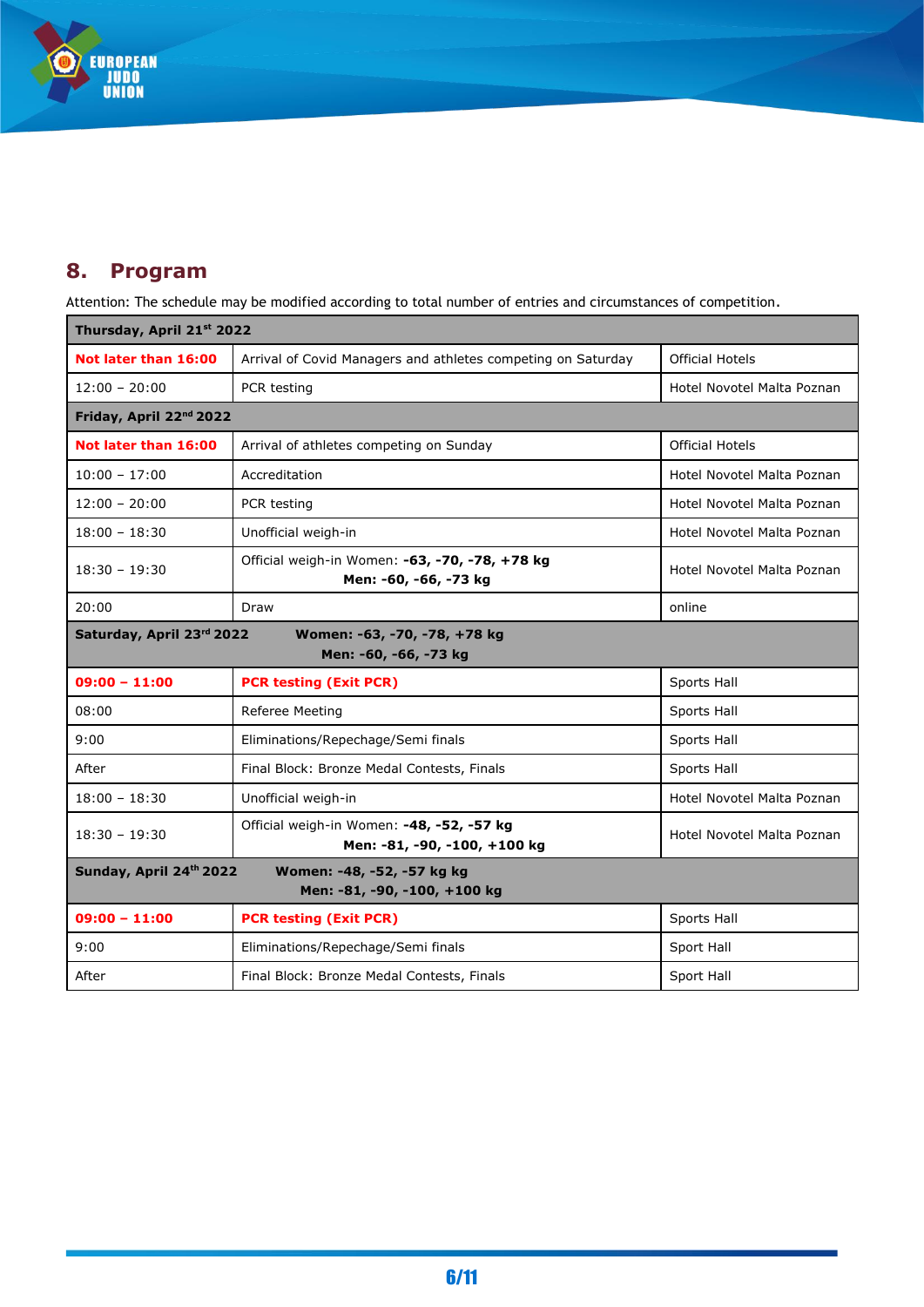

## **9. JUDOBASE Registration**

All participants and delegates must be registered for this event in the IJF Registration System (**JUDOBASE)**: <https://admin.judobase.org/>.

Deadline for JUDOBASE Registration is **Friday April 15 th 2022**

|                                                                                          | <b>NO IJF Official ID Card</b>                     | Late entry<br><b>IJF Official ID Card: YES</b> | Replacement<br><b>IJF Official ID Card: YES</b> |
|------------------------------------------------------------------------------------------|----------------------------------------------------|------------------------------------------------|-------------------------------------------------|
| <b>Athletes</b>                                                                          |                                                    | 30€                                            | 0€                                              |
| <b>Other delegates</b><br>(Head of delegation,<br><b>Coaches, Physios,</b><br>Doctors, ) | • ENTRY NOT POSSIBLE<br>• REPLACEMENT NOT POSSIBLE | 0€                                             | 0€                                              |

**Please note:**

- Above mentioned late entry fee has to be paid in cash on spot.
- Persons without IJF ID Card can only be entered on spot, if IJF ID Card will be ordered until end of Accreditation.
- Persons, who are banned by their Federation or IJF cannot be entered as late entry or replacement.

## **10. Entry Fee**

The EJU entry fee of **10€** per athlete must be paid.

## **11. Accreditation & Control of Nationality**

At least one team delegate (and not more than 2) who have been tested on spot and received negative results must attend the accreditation on **Friday from 10:00 – 17:00** on time in order to confirm the entries of all athletes and officials with his signature on the delegation confirmation list. A delayed appearance or no-show may result in the exclusion of all participants from the draw and the event. In case of unforeseen delay of arrival, the National Federation must immediately contact both the organiser and the EJU [\(headoffice@eju.net\)](mailto:headoffice@eju.net). Passports or photocopies of passports from all competitors must be available on request (national ID Card showing nationality, picture and date of birth or a copy is also accepted). The competitors must not be present at the nationality control.

**Very important:** Each National Federation must be represented by a team leader or coach responsible for registration of **ALL athletes from the respective National Federation**, regardless club or other membership. **Every National Federation will be accepted for accreditation only once**, when all entries and payments can be confirmed at the same time.

## **12. Competition Mode**

The competition will be conducted in accordance with the latest IJF SOR and IJF Refereeing Rules. Competition systems according to number of participants:

- 6 and more entries: Double repechage
- 3,4,5 entries: Round robin
	- 2 entries: better of 2 fights, if 1-1 the third match will decide

In order for an athlete to obtain points for the IJF Cadet Ranking List, her/his weight category should have participants from at least 2 different countries. If this is not the case, the competition can still be held, according to the organiser's decision. If, by the nominal deadline, there is only one country inscribed in any weight category, the organiser is obliged to inform immediately the National Federation concerned.

#### **13. Draw**

The draw will be held ONLINE.

Seeding: the top eight (8) from the entered competitors in each weight category will be seeded according to the current IJF Junior World Ranking List.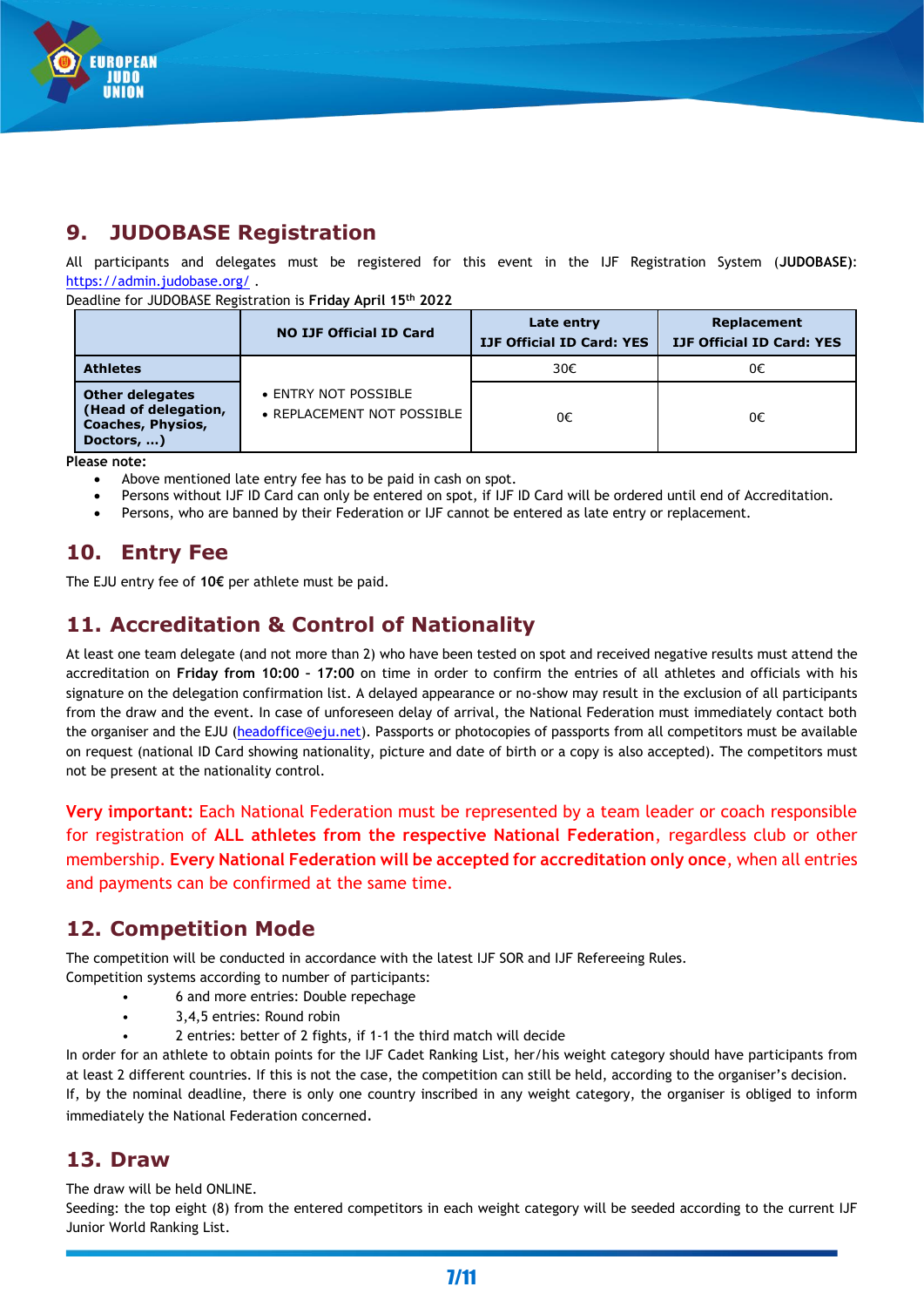

**UROPEAN THEO** 

Official weigh-in for each weight category is held the evening before the competition day (see program). **Athletes must present their EJU accreditation card and their passport** (National ID Cards showing nationality, picture and date of birth are also accepted).

Official scales or test scales will be available for test weigh-in on Friday and Saturday from 08:00 – 22:00 (except during official weigh-in from 18:30-19:30).

## **15. Refereeing**

Each federation may enter 2 referees. The organizing federation may enter as many referees as required for the realization of the tournament but giving priority to their own Continental/International referees first and then their national referees with the highest national license with at least 2 years of experience.

If enough Continental/International referees are inscribed in Judobase, the organizing federation has to limit its number of national referees to 1 per mat.

## **JUDOBASE registration deadline for referees: Friday, 15 th April 2022**

**The bow:**

- The contestants must not shake hands BEFORE the start of the contest.
- When the athletes are leaving the mat they must wear judogi in proper way and are not allowed to take out any part of the judogi or the belt before leaving the field of play.

## **16. Coaching**

All coaches must fully adhere to the Code of Conduct for Judo Coaches. Dress Code Elimination rounds: National track suit with trousers reaching down to shoes or jacket suit with tie Final block: Jacket suit with tie

## **17. Transport**

Airport: **Lotnisko im. Henryka Wieniawskiego Poznań – Ławica**

The organizer will provide transfers between the airport and official hotels, between the official hotels and competition venue, draw, accreditation and official weigh-in places. During pandemic time ONLY official transportation can be used. No other transportation, including taxis and own cars can be used when in the bubble.

## **18. Accommodation**

All delegations, who inscribe for an EJU event, must reserve their accommodation in the official hotels published in the event outlines. The reservation must be made with the local organising committee (not directly with the hotel). Due to the COVID-19 situation ALL participants must stay in the official hotel for the entire period of their stay, as the bubbleto-bubble concept is used at this event.

#### **Hotel Novotel Poznan Malta\*\*\***

Address: Termalna 5, 61-028 Poznań; https://all.accor.com/hotel/0525/index.pl.shtml Distance to the airport: 11 km; distance to the sportshall: 9,1 km Check-in time: 12:00; check-out time: 10:00

#### **Poznan Junior European Cup:**

| Prices/person/nights | Full board/2 nights/per person | Full board/3 nights/per person | 1 night/per person FB |
|----------------------|--------------------------------|--------------------------------|-----------------------|
| Single room          | 280 euro                       | 420 euro                       | 140 euro              |
| Double room          | 240 euro                       | 360 euro                       | 120 euro              |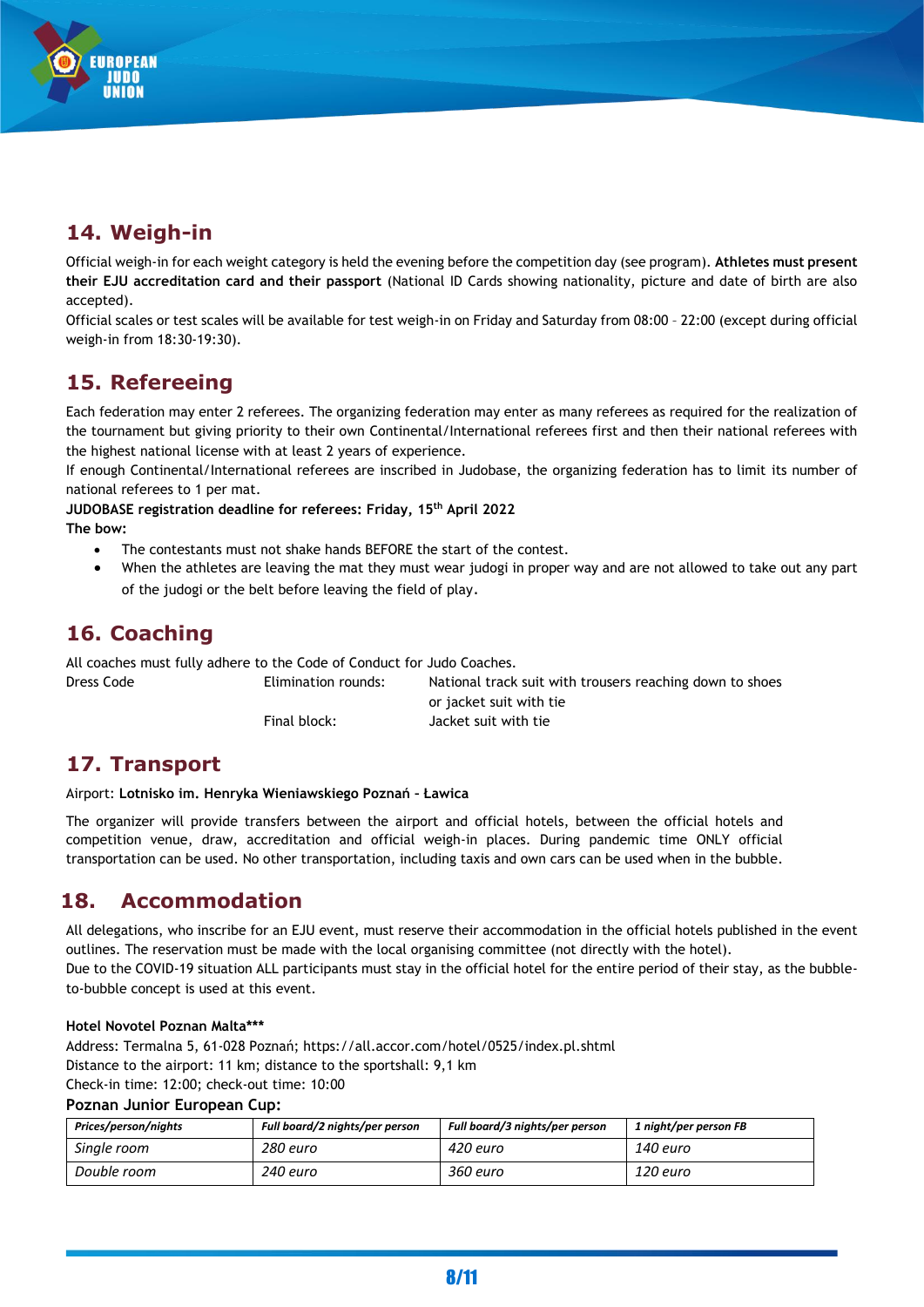

#### **Poznan EJU Junior Training Camp:**

| Prices/person/nights | Full board/3 nights/per person<br>(Su-Wed, 25-27.04) | Full board/4 nights/per person<br>(su-Thu; 25-38.03) |
|----------------------|------------------------------------------------------|------------------------------------------------------|
| Single room          | 350 euro                                             | 450 euro                                             |
| Double room          | 250 euro                                             | 330 euro                                             |

**Please, forward the hotel reservation form to the email address: registration@pzjudo.pl**

Hotel reservation deadline: Monday, 11<sup>th</sup> April 2022 **Hotel payment deadline:** Monday, 11th April 2022 **Cash payment upon arrival is not allowed. Credit cards can not be accepted on spot.**

**In case of tournament cancellation by the Polish authorities full payment will be refunded**.

Important: Injuries, visa problems or sickness are not valid reasons for cancellation of rooms.

In case of any damage to hotel property or competition venue caused by members of a delegation, their national federation will be charged by the organizing committee.

#### **19. Payment**

| Name of bank:  | Santander Bank Polska S.A.          |
|----------------|-------------------------------------|
| Bank Address:  | Macedonska 14, 02-761 Warsaw        |
| IBAN:          | PL 21 1090 2011 0000 0001 3384 2846 |
| SWIFT address: | <b>WBKPPLPP</b>                     |

After the reservation a document with a number reference will be send to the National Federation, please use this number as reference of payment and for the accreditation.

Credit cards can not be accepted on spot.

All bank fees and money transfer costs must be paid by the sender federation. The person attending accreditation must bring proof of the bank transfer.

## **20. Judogi Control**

#### **Approved Judogi**

All Judoka must compete in IJF Approved Judogi (only red label allowed) and Judogis from all IJF suppliers are allowed (see www.ijf.org  $\rightarrow$  Official Supplier List).

#### **Judogi Control**

It will be operated with a Sokuteiki prior to the fight. Judogi must have an IJF Official Label "APPROVED JUDOGI" with an optical code which cannot be falsified. The label will be controlled with an optical lamp. Each of the competition clothing articles (jacket, trousers and belt) must have an IJF official label.

#### **Backnumber**

Each competitor taking part in the EJU events is obliged to have sewn on the back of his Judogi the official backnumber (both EJU and IJF are allowed) bearing his surname and his National Olympic Committee abbreviation. The backnumber can be ordered from [www.mybacknumber.com](http://www.mybacknumber.com/) or [www.officialbacknumber.com](http://www.officialbacknumber.com/) (Attention: production and delivery may take around 4 weeks).

The SPONSOR part (if needed) will be given to the head of delegation during registration, and the athletes can stick it themselves using the special glue on the back number.

#### **Markings and Advertising**

The space on the *shoulder stripes* (25cm x 5 cm on both right and left side) and on the *upper arms* (10cm x 10cm on both right and left side) can be either used for own sponsors of the Federation or Judoka or EJU Suppliers, *BUT not for any other Judogi supplier*.

The space on the *right chest* (5cm x 10cm) can be used by the Judoka for his/her own sponsor. The logo of a Judogi brand can only be used, if it corresponds with the brand of the Judogi itself and if it is an EJU Supplier. Further, no logo of a competing brand of the advertising reserved for the Federation can be used (unless approval granted by the Federation).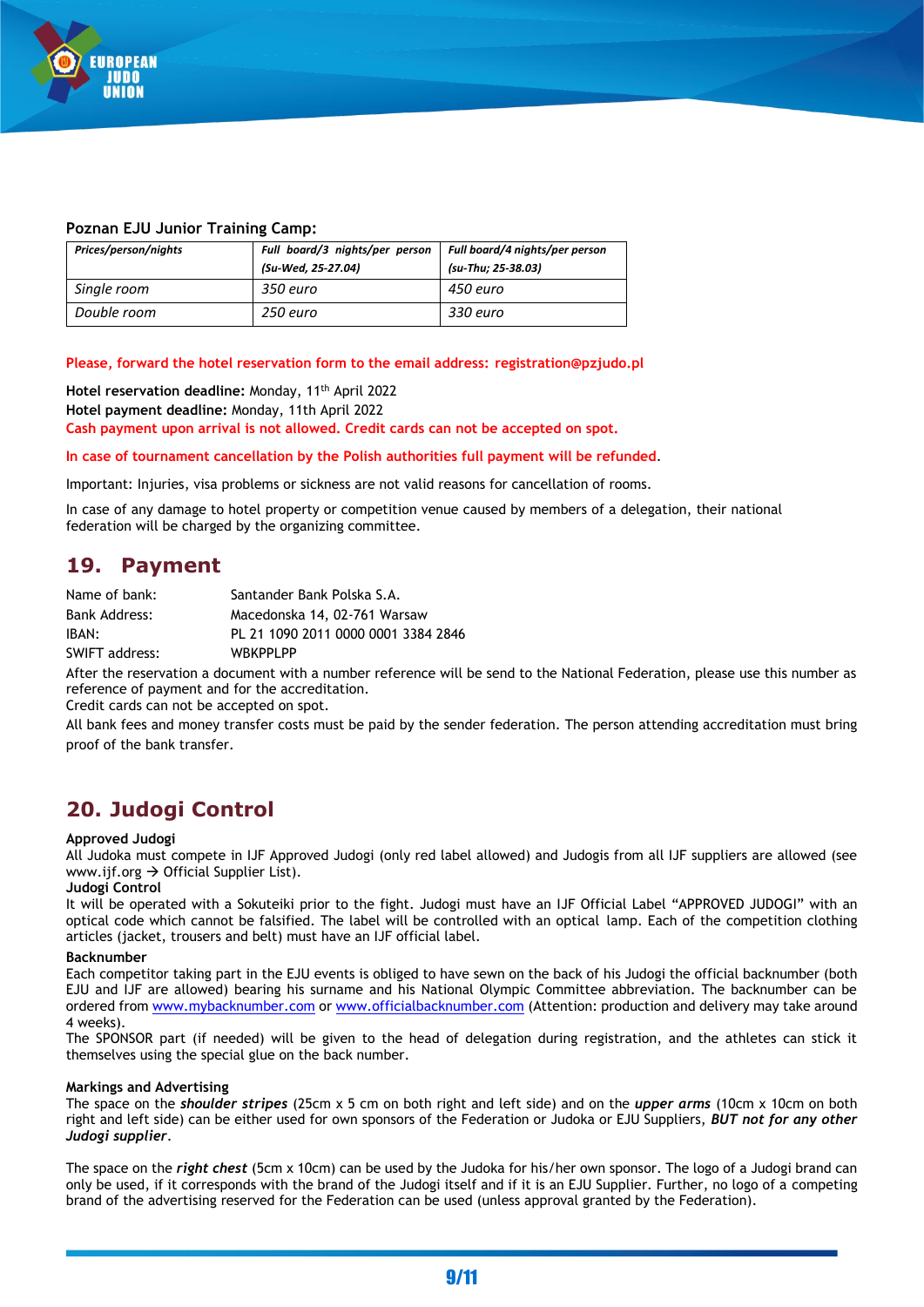

*Please note*: On all advertising spaces it is strictly prohibited to promote tobacco, alcohol, any substances listed in the doping code, or any product or service contrary to public morals.

The space on the *left chest* (10cm x 10cm) can be used for the national colours or the national emblem corresponding with the IOC code on the backnumber (regional emblems are not allowed).

All other markings on the Judogi, like Judogi brand logos, name of Judoka, etc. have to comply with the IJF Judogi Rules. Detailed information is available on<http://www.eju.net/statutes>.

**Important:**

- If an athlete does not respect the Judogi rules, the athlete will not be permitted to pass the Judogi Control, and the coach who is responsible for the athlete will be suspended for the rest of the competition day.
- The organiser is not obliged to provide reserve Judogi at Judogi Control, but the athlete is allowed to present himself in another IJF Approved Judogi, complying with the Sokuteiki rule (and without backnumber) - in this case no coach can go with this athlete to the mat!
- In the case of a repeated offence the coach will be suspended for the rest of the competition.

## **21. Responsibility of Federations**

The competitors will compete under the full responsibility of their federations. Insurance: Each national federation is responsible for insuring its competitors against "injury and third part risk (public liability)" during the period of the event. The European Judo Union and the organiser decline all responsibility.

#### **Consent for Photography/Videos/Filming**

Delegates inscribed by their National Federations for EJU events consent to the EJU and its media partners to use content of them, including data, live results, photographs and/or video recordings (hereafter referred to as Media). This media may be obtained from National Federations and EJU. It will also be acquired by the EJU and its media partners from in and around all EJU event venues. Media could be used in print and digital media formats including print publications, websites, e-marketing, posters banners, advertising, film, broadcast, social media, education purposes and other purposes. The National Federation must ensure that they have the permission of each delegate or in the case of a minor the permission of the parent/guardian. If a delegate does not give consent, then the National Federation must inform the European Judo Union by writing to headoffice@eju.net.

## **22. Anti-Doping**

Doping control may be executed according to the **IJF MEDICAL AND ANTI-DOPING HANDBOOK (IJF SOR – Appendix E)**.

## **23. Media**

Journalists can apply for Media accreditation online using the following link: https://www.eju.net/media/ Due to the Covid-19 situation the restrictions for Media attendance may apply.

## **24. Visa**

For nations who need VISA to enter Greece, please send the enclosed "Visa Application Form" fully filled not later than Monday, 11th April 2022

## **25. TRAINING**

Tatami for training will be available at Hotel Novotel Malta Poznan Friday-Saturday, April 22-23: from 09:00 till 20:00 Booking of training sessions will be done by the organiser to the email: registration@pzjudo.pl Training on competition days in the sports hall warm up arena is NOT ALLOWED due to Covid19 restrictions.